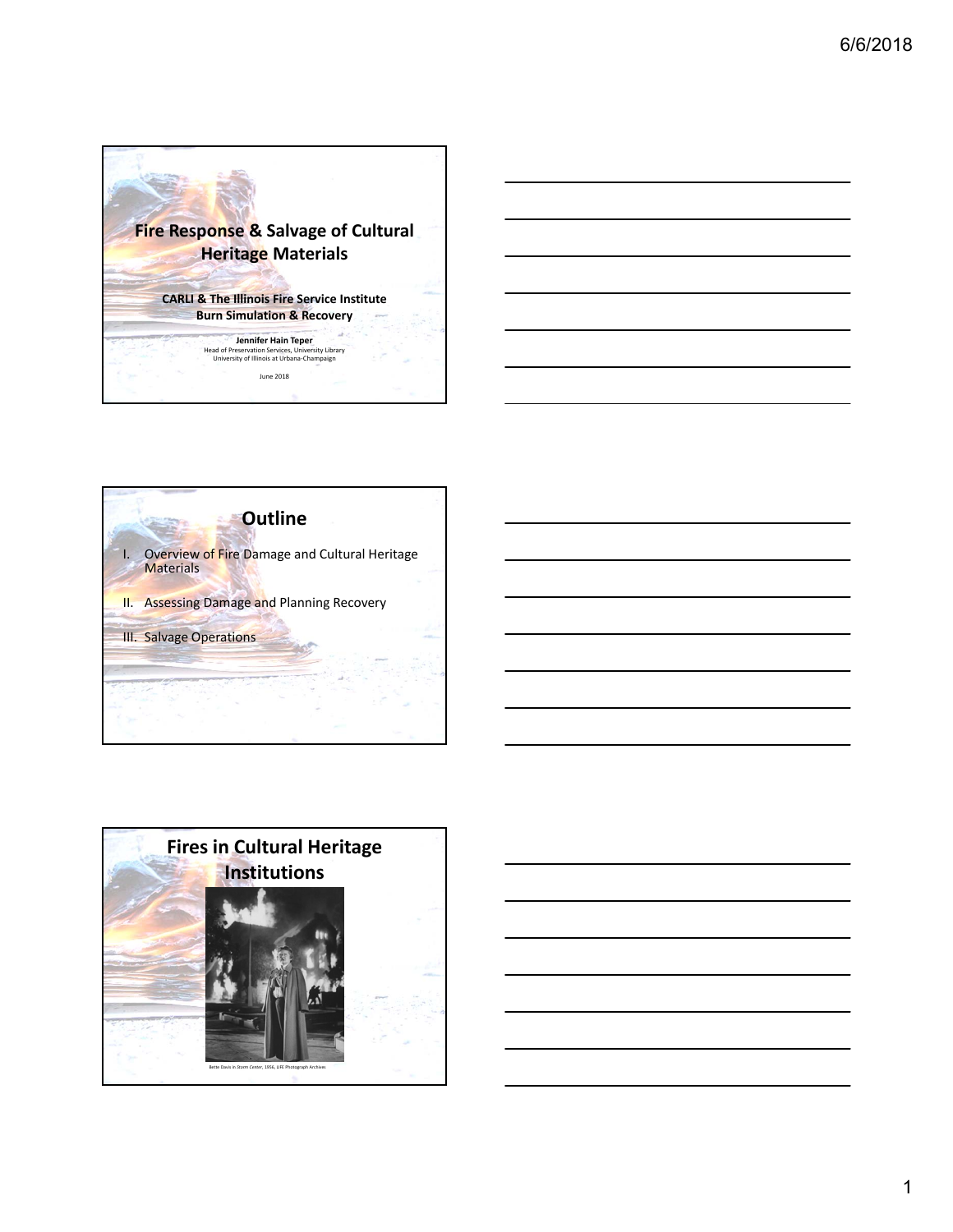





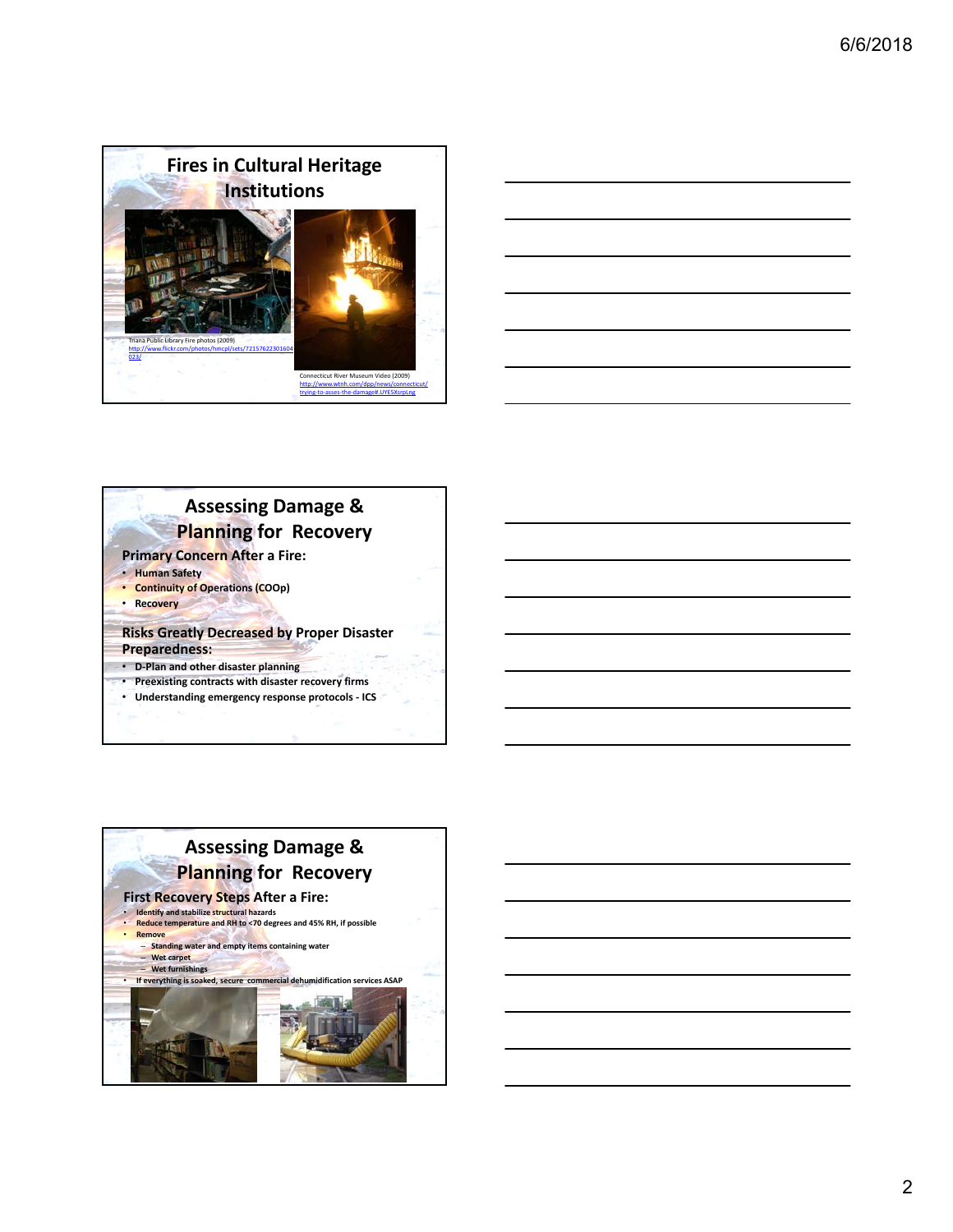# **Assessing Damage & Planning for Recovery**

**Assess Condition of Collections:**

• **Before Salvage** – **Maintain items in the conditions found**

– **Protect materials at risk with loose plastic sheeting** 

• **Undamaged Items**

– **Leave in place if environment/building is stable**

– **Move only if environment/building is threatening**

• **Check for mold daily – Fire and smoke damage has already occurred, but risk of mold damage can be minimized**

### **What are your salvage priorities?** – **Established prior to disaster, ideally** – **What type of materials are damaged?** • **Loan materials** • **High risk materials – iron, skins/leathers/parchment, coated paper, textiles** • **Widely held versus unique** • **What is your institution known for?** • **What do you need to keep the doors open?** – **Don't forget business records, personnel files, etc. Assessing Damage & Planning for Recovery**

#### **Assessing Damage & Planning for Recovery What are your salvage priorities? (con't)** – **What type of damage have materials sustained?** • **Water, but not fire** • **Fire, but not water** • **Water and fire damaged** • **Submerged in water, very wet, barely damp?** • **Mold is biggest threat after water damage** • **Dry, fire damaged materials are reasonably stable, if environment is not a threat**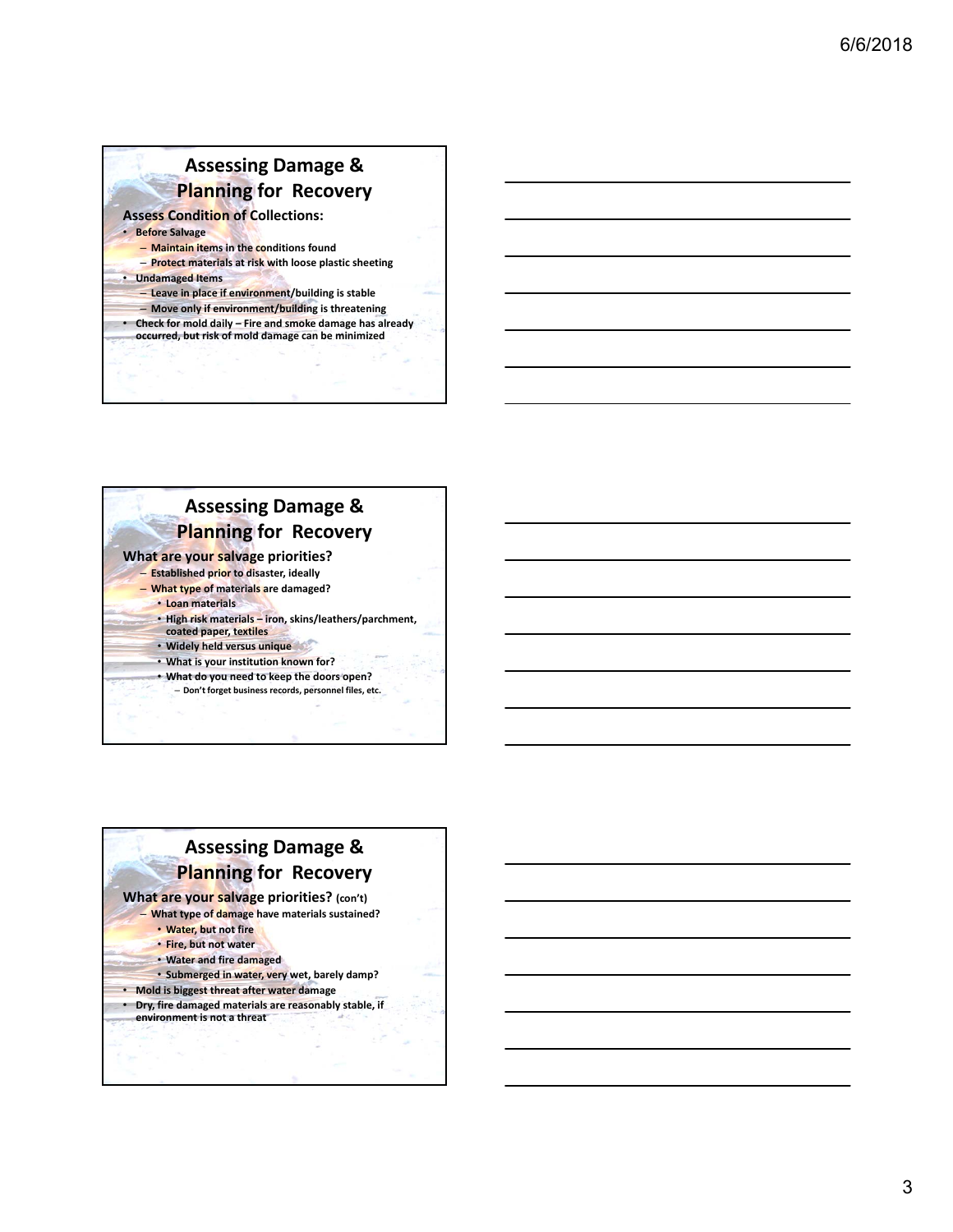## **Assessing Damage & Planning for Recovery What type of recovery is appropriate?**

- **Immediate air drying** – **Freeze then air dry**
- **Vendor provided drying options**
- **Smoke/Odor reduction** – **Conservation/Repair**
- **Discard**

Northeast Document Conservation Center (NEDCC) Leaflet: *Emergency Salvage of Wet Books and Records* http://www.nedcc.org/free-re leaflets/3.-emergency-manage salvage-of-wet-books-and-records



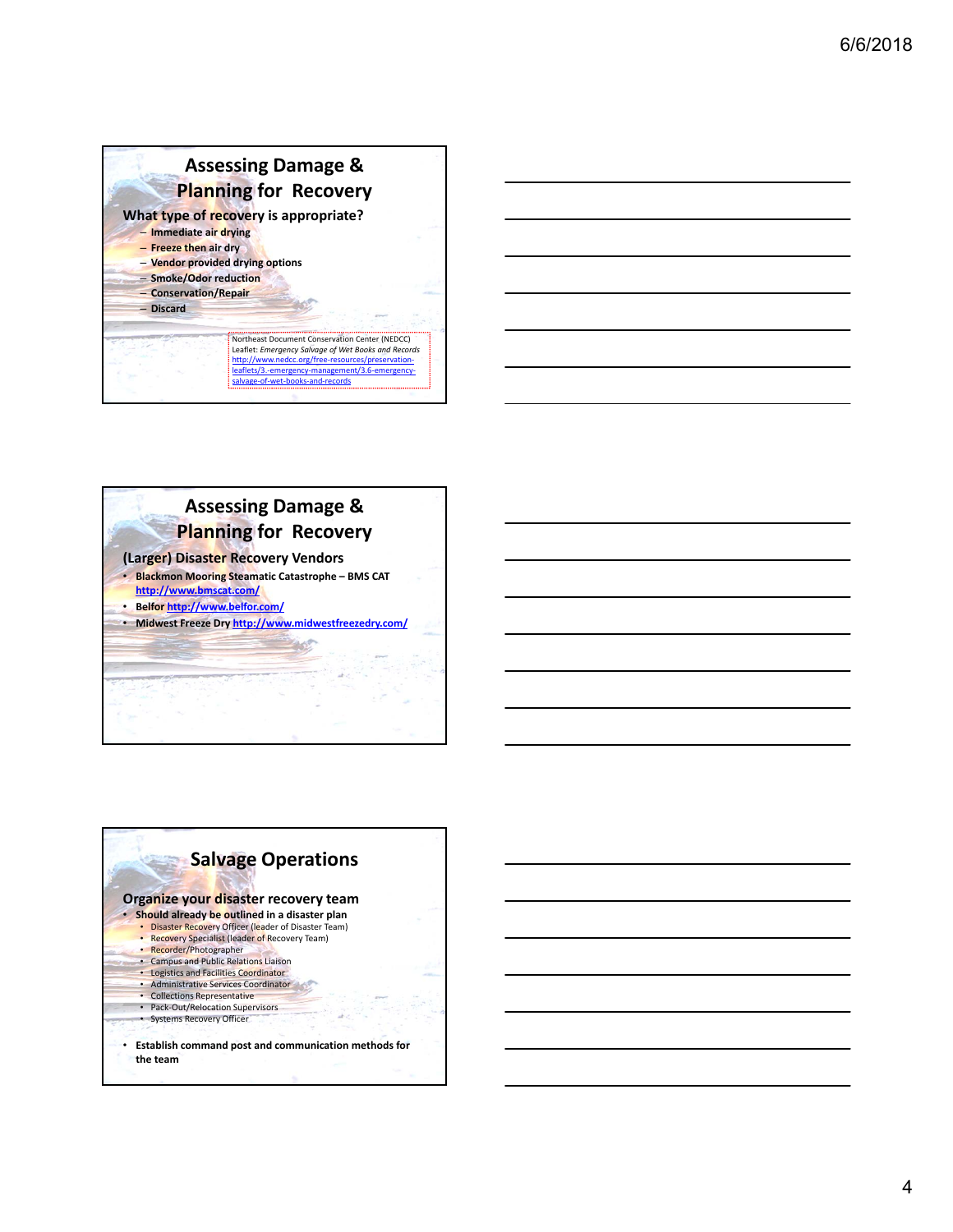### **Salvage Operations**

#### **Document the damage before recovery starts**

- Once safe the enter building, complete a preliminary tour
- Do not remove materials without documenting conditions • Document conditions with a camera and or video recording
- Make notes and voice recordings to accompany photos
- Assign a recorder for decision-making



## **Salvage Operations**

### **Establish Recovery Workflow**

- **Identify recovery worksite (clean water, facilities,** 
	- **data, parking, etc.)**
	- **Cleaning station**
	- **Packing station**
	- **Air drying areas**
	- **Pick up and delivery sites**
	- **Rest area for staff/volunteers**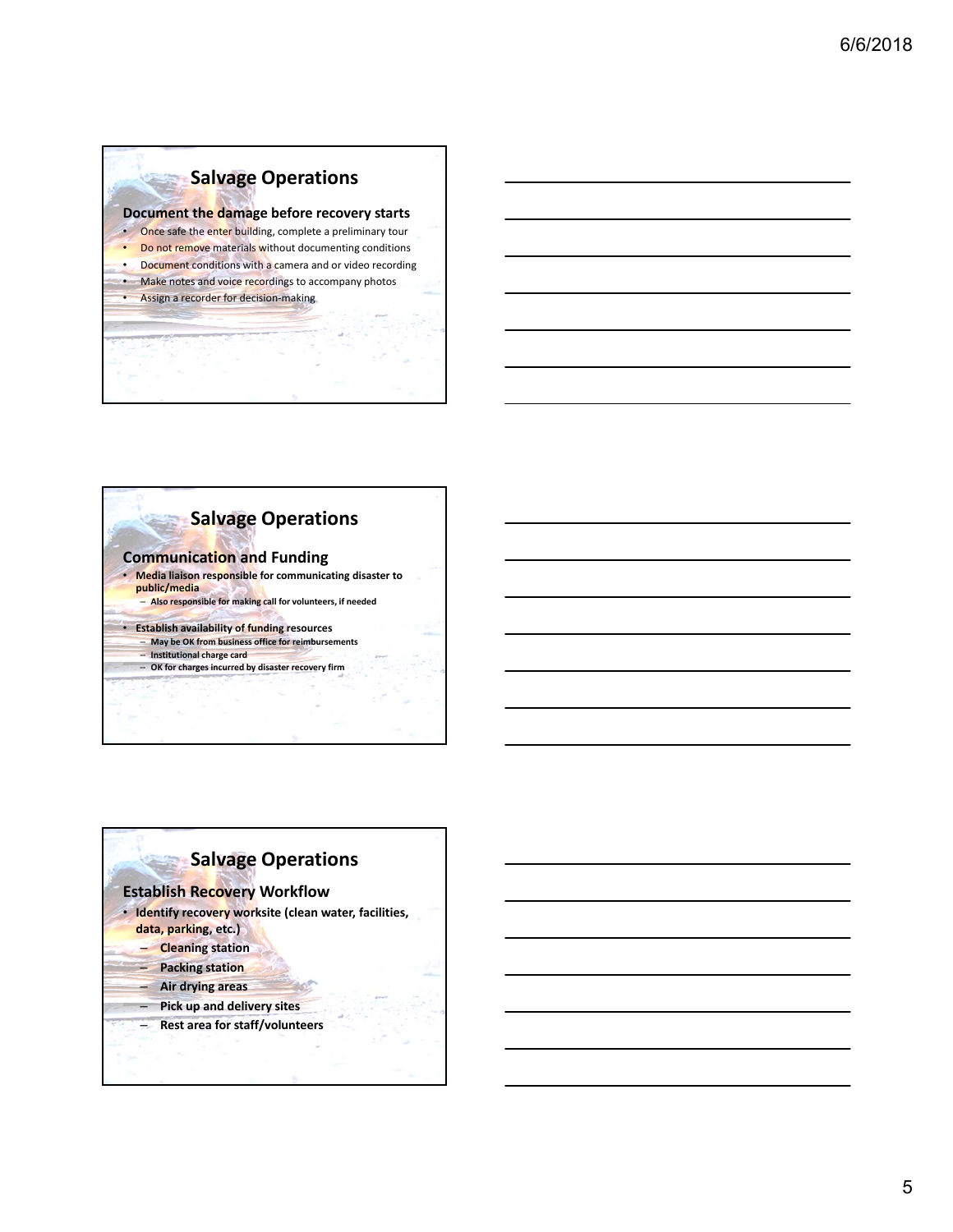### **Salvage Operations**

#### **Set up Transportation Plan**

- **Need to move books in an organized fashion from shelf to recovery site**
	- **Book trucks**
	- **Bucket brigade** – **Boxes/crates**
	- **Van or truck**
- **Salvage Operations**
- **Storage and Documentation**
- **Temporary storage must be easily accessible space**
	- **May serve as temporary access point**
	- **May serve as holding tank for vendor pickup**
- **Establish documentation procedures for**
- **materials pulled from the recovery site**
	- **Freeze**
	- **Air dry** – **Discard**
	- **Low/high priority salvage**

### **Salvage Operations**

• **Sort materials by salvage type and priority** – **Some materials cannot be frozen Betty Walsh** *Salvage at a Glance*  http://cool.conservationus.org/waac/wn/wn19/wn19‐2/wn19‐207.html – **Some may need to be cleaned before freezing** – **Some may be discardable** – **Some may not be wet, just dirty or burned**